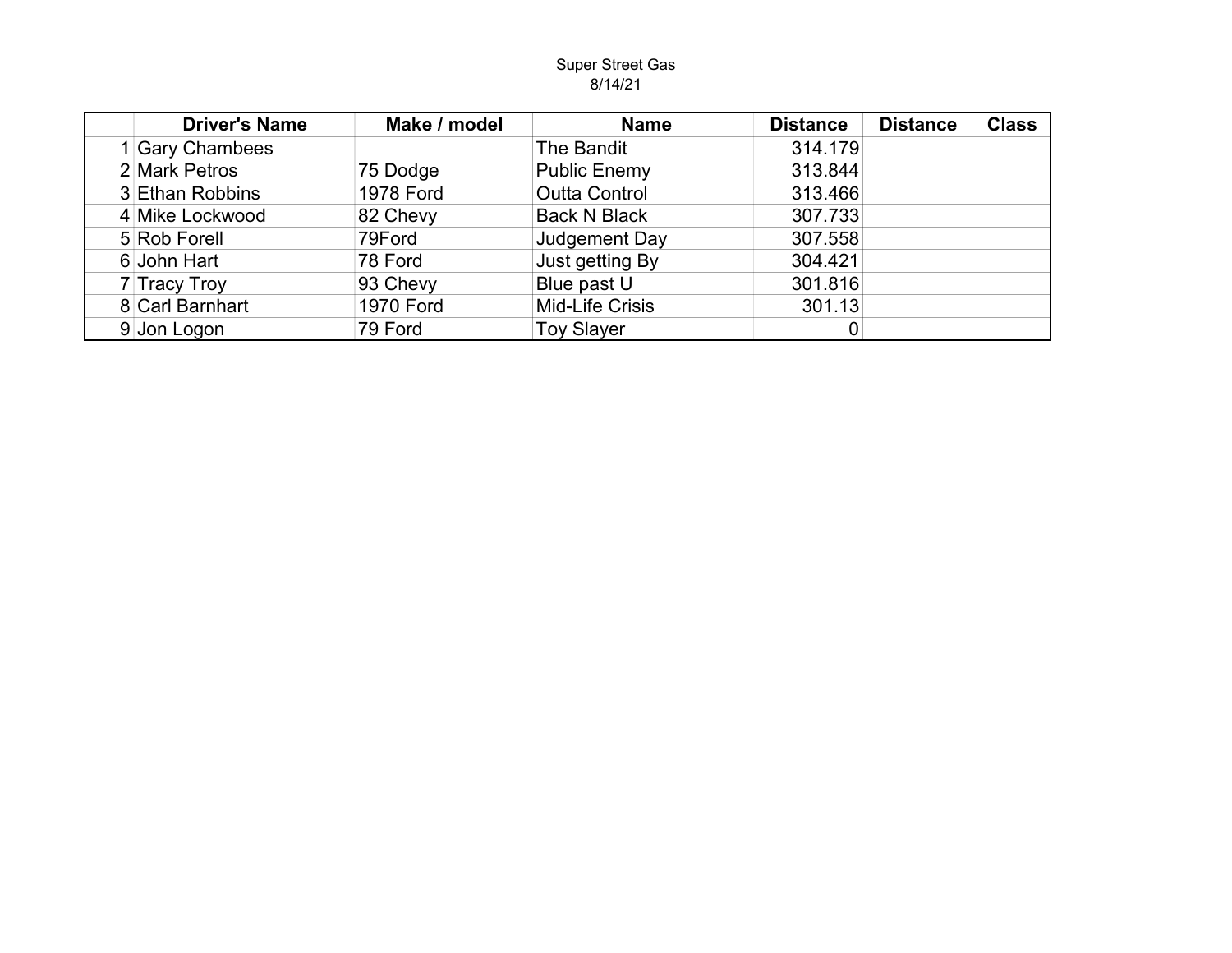## Hot Farm 8/14/21

| <b>Driver's Name</b> | Make / model | <b>Name</b>               | <b>Distance</b> | <b>Distance</b> | <b>Class</b> |
|----------------------|--------------|---------------------------|-----------------|-----------------|--------------|
| 1 Carl Way III       |              | <b>Big Daddy</b>          | 346.053         |                 |              |
| 2 Brian McConnell    |              | Milk Mans Mojo            | 339.118         |                 |              |
| 3 Adam Smith         |              | <b>Wild Child Express</b> | 326.817         |                 |              |
| 4 Nick Thieman       |              | 1976 IH 1066              | 326.244         |                 |              |
| 5 Dan Peterson       |              | Papa Pete                 | 323.576         |                 |              |
| 6 Kent Way           |              | Little Bro                | 319.792         |                 |              |
| 7 Gary Reinsel       |              | The Wholly Terror         | 315.367         |                 |              |
| 8 Greg Lemasters     |              | <b>Hells Fire</b>         | 308.334         |                 |              |
| 9 Jean Keene         | Case         |                           | 301.102         |                 |              |
| 10 Troy Kutscherenko |              | <b>Farm Nothing</b>       | 101.941         |                 |              |
| 11 Randy Wargo       |              | IH 1066                   |                 |                 |              |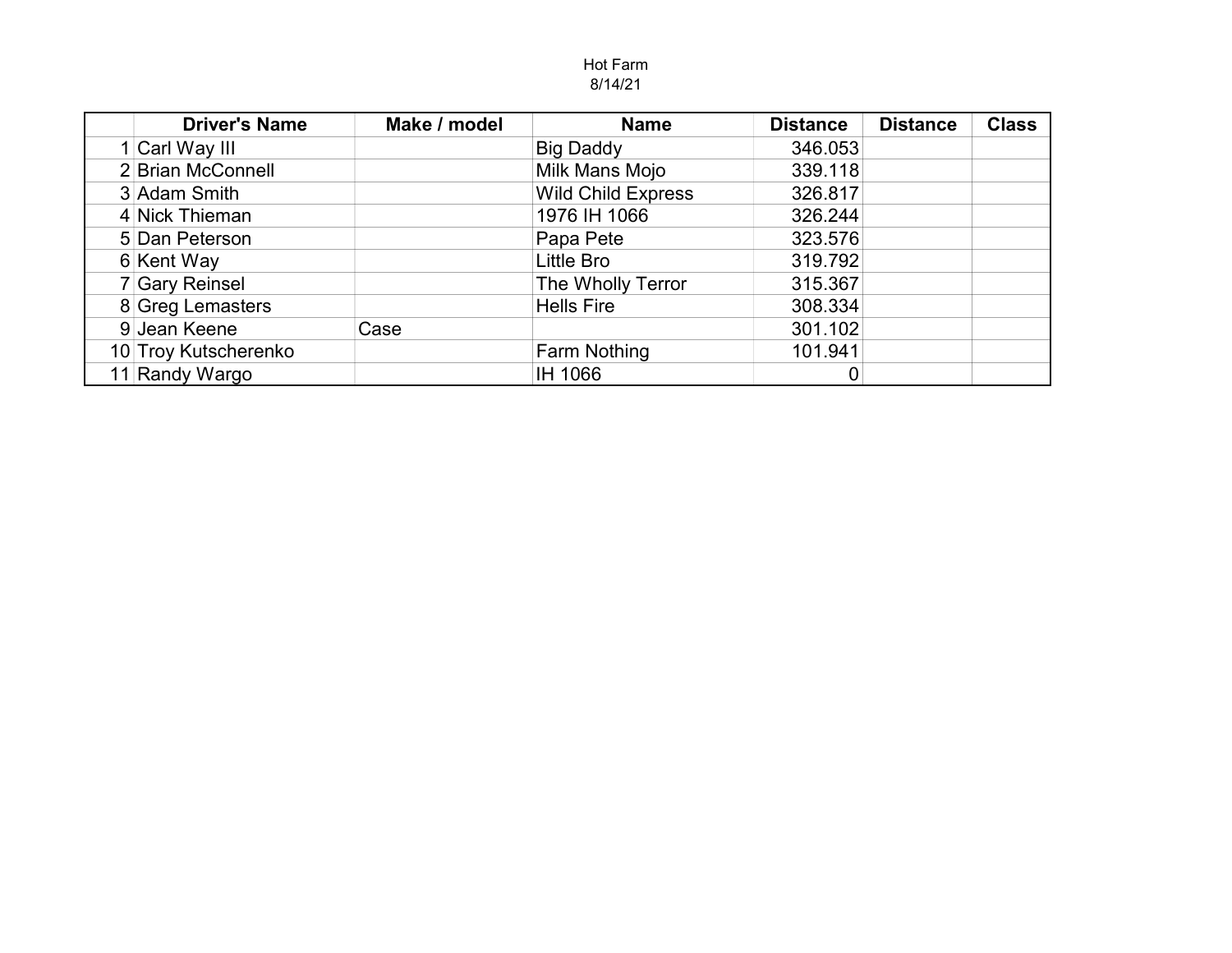## Classic Super Stock 8/14/21

| <b>Driver's Name</b> | Make / model          | <b>Name</b>              | <b>Distance</b> | <b>Distance</b> | <b>Class</b> |
|----------------------|-----------------------|--------------------------|-----------------|-----------------|--------------|
| 1 Matt Spillman      | 70 JD 4520            | <b>Shell Shock</b>       | 335.004         |                 |              |
| 2 Phil Karnofel      | ΙH                    | Let's Roll               | 331.746         |                 |              |
| 3 Ryan Pollack       | John Deere            | <b>Green Broke Deere</b> | 330.262         |                 |              |
| 4 Mike Sindlinger    | <b>Ford 8000</b>      | Iron OX                  | 328.852         |                 |              |
| 5 Jason Pitts        | <b>Allis-Chalmers</b> |                          | 325.997         |                 |              |
| 6 David Spillman     | 69 JD 4520            | <b>Smokin Ace</b>        | 325.719         |                 |              |
| 7 Chuck Palmer       | John Deere            | <b>First Due</b>         | 324.457         |                 |              |
| 8 Josh Aegerter      | International         | <b>Red Edge</b>          | 315.366         |                 |              |
| 9 Brian Voytek       | John Deere            |                          | DQ 330.145      |                 |              |
| 10 Tucker Urban      | <b>Allis-Chalmers</b> |                          | DQ 327.391      |                 |              |
| 11 Allen Heasley     | International         | The Tin Man              | DQ 319.778      |                 |              |